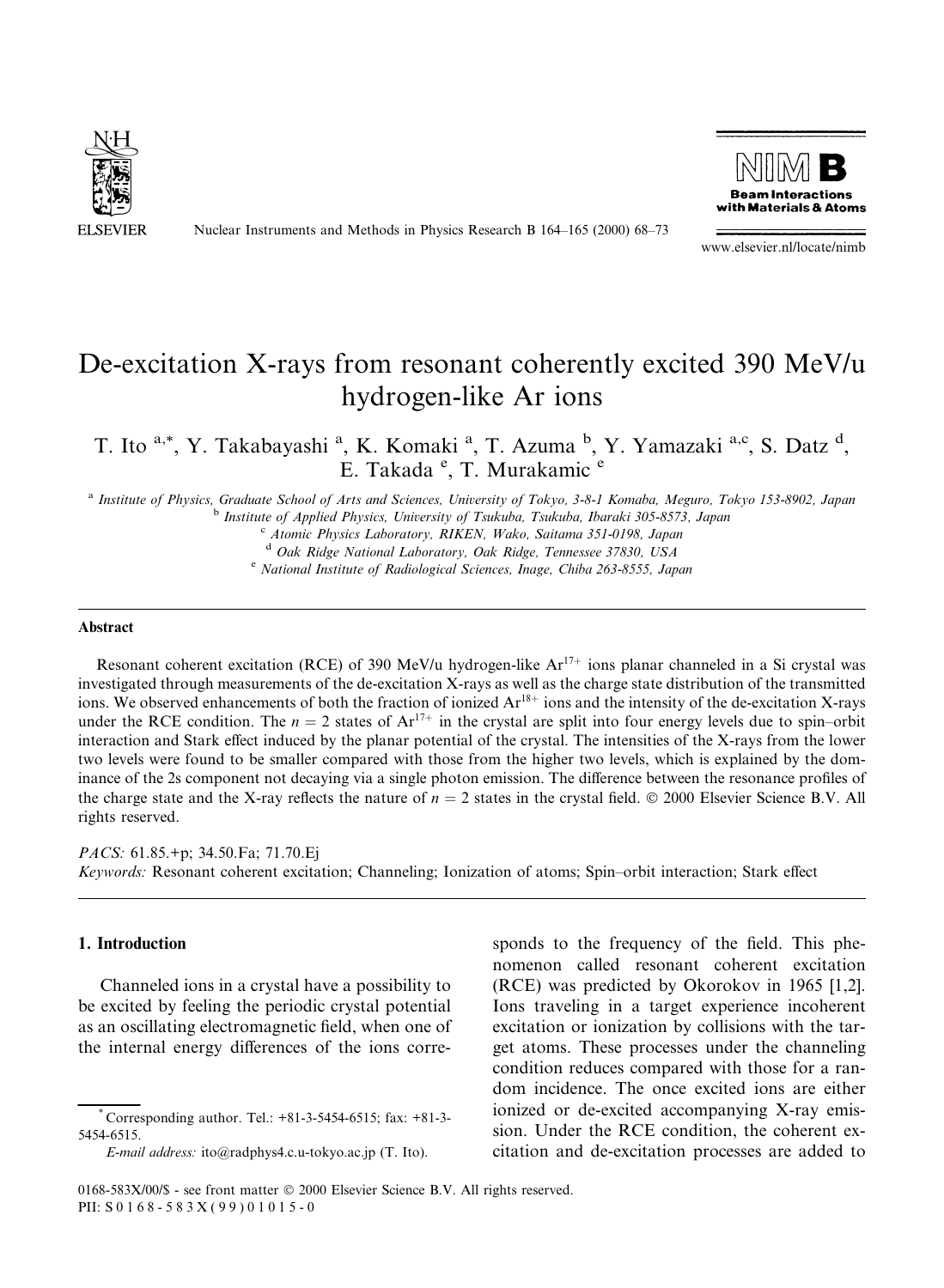the incoherent processes. An existence of the coherent excitation leads to increase both of ionization and X-ray emission.

The RCE of hydrogen-like and helium-like ions was first observed by Datz et al. [3] through the charge state distribution of the transmitted ions. Since then, much progresses in understanding of RCE are achieved [4,5]. The enhancement of deexcitation X-rays from  $n = 2$  states of Ne<sup>9+</sup>, F<sup>8+</sup> and  $Mg^{11+}$  ions under the RCE condition in Au crystals was observed [6-9]. It was reported that the X-ray emission shows an anisotropy [9], and the resonance profile reflects the Stark split of the  $n = 2$  states originated in both the wake and crystal fields.

Recently, the first order RCE for 1s to  $n = 2$ transition of 390 MeV/u hydrogen-like Ar ions in the Si  $(2\overline{2}0)$  planar channeling was observed through the charge state of transmitted ions  $[10-$ 12]. In the high energy region, the RCE is clearly observed, because incoherent electron loss and capture processes are much reduced. Moreover, the wake field is negligibly small compared with the static crystal field perpendicular to the ion velocity. A split of  $n = 2$  state was observed due to the spin-orbit interaction as well as the Stark effect originated in the static crystal field.

Excited ions have two decay channels, i.e., ionization and de-excitation. A study of both channels offers more detailed information on the RCE process. In the present paper, we report the RCE observation of 390 MeV/u  $Ar^{17+}$  ions under the Si  $(2\overline{2}0)$  planar channeling condition through measurements of the de-excitation X-rays as well as the charge distribution of the transmitted ions.

## 2. Experimental

In the present experiment, an RCE was measured for the  $(2\overline{2}0)$  planar channeling in a Si crystal. The condition is given by

$$
\Delta E = \frac{\gamma \beta hc}{a} \left( \sqrt{2}k \sin \theta + l \cos \theta \right),\tag{1}
$$

where  $\Delta E$  is a transition energy of the ion,  $\beta = v/c, \ \gamma = 1/\sqrt{1 - \beta^2}$ , v and c are the ion and

light velocities, respectively,  $h$  is the Planck's constant,  $a(= 5.431 \text{ Å})$  is a lattice constant of a Si crystal. An angle from the [1 1 0] axis on the  $(2\overline{2}0)$ plane is  $\theta$ , and k and l are integers. Keeping the ion velocity fixed, we scanned the tilt angle  $\theta$  across the  $(k, l) = (1, 1)$  resonance.

The experimental set-up is shown in Fig. 1. A beam of 390 MeV/u  $Ar^{17+}$  ions supplied from the Heavy Ion Medical Accelerator in Chiba (HI-MAC), was collimated so that the angular divergence and the beam diameter become to less than 0.15 mrad and 2 mm, respectively [11]. A Si crystal with  $21 \mu m$  thickness was mounted on a 3-axis goniometer. The  $(2\overline{2}0)$  plane of the crystal was kept horizontal. The transmitted Ar ions were charge-separated by a magnet at 130 cm downstream of the crystal, and were detected by a 2Dposition sensitive detector (PSD) placed at 430 cm downstream of the magnet. A Si(Li) detector for measuring de-excitation X-rays was located at an angle of 41° with respect to the beam direction on the horizontal plane. Through the Lorentz transformation, the angle of  $41^\circ$  in the laboratory frame corresponds to 84.4° in the projectile frame, i.e., nearly perpendicular to the beam direction. The area of the Si(Li) detector is 30 mm2, and the geometrical efficiency is  $2.2 \times 10^{-4}$ . The resolution for Mn Ka X-ray (5.9 keV) is 160 eV. An Al foil with  $2 \mu m$  thickness was placed in front of the detector as an absorber to reduce the background in the low energy region. The primary beam intensity was monitored by measuring  $K\alpha$  X-rays from a Cu foil placed at the end of the beam line by another Si(Li) detector. The beam intensities for X-ray and charge state measurements were  $\sim$ 10<sup>6</sup> and  $\sim$ 10<sup>3</sup> s<sup>-1</sup>, respectively.



Fig. 1. A schematic drawing of the experimental set-up. A Si crystal is mounted so that the  $(2\bar{2} 0)$  plane is horizontal. A Si(Li)-detector is located on the horizontal plane.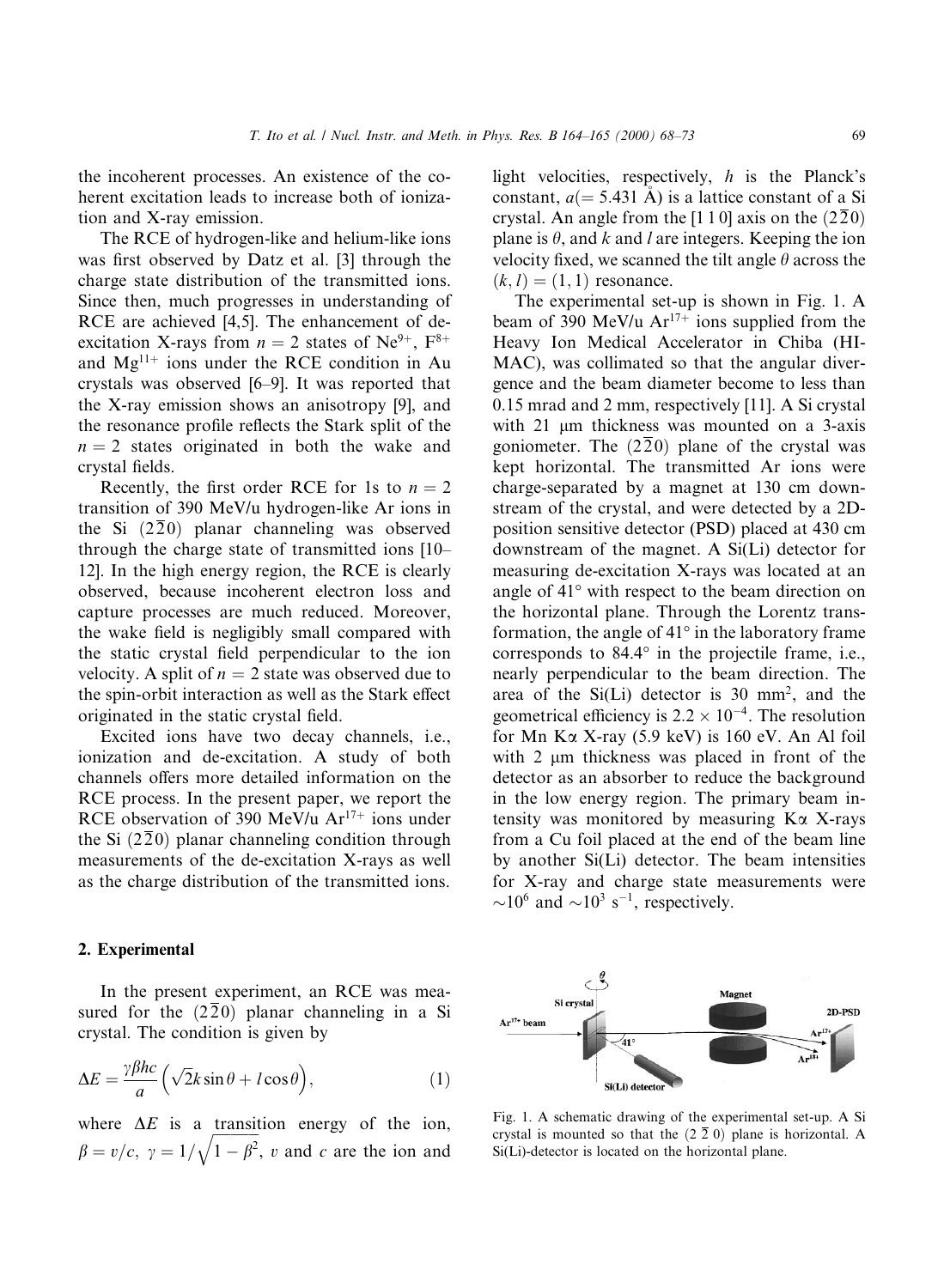## 3. Results and discussion

The X-ray energy spectra for random incidence, channeling (off-resonance) and RCE condition are shown in Fig. 2. Si K X-rays are seen at 1.7 keV. De-excitation X-rays from  $Ar^{17+}$  ions (3.3 keV in the projectile frame) are shifted to 5.0 keV because of the Doppler effect of the relativistic projectile velocity. Under the channeling condition, the yield of the de-excitation X-rays from the Ar ions increases compared with the random incidence because of small probability of ionization of the projectile ions due to collisions with the target atom. Under the RCE condition, the yield of the de-excitation X-rays are further enhanced.

We obtained the resonance profile for de-excitation  $X$ -rays as well as the charge state profile as shown in Fig. 3. The abscissa is the tilt angle from

the Si [1 1 0] axis. The upper scale is the transition energy corresponding to the tilt angle with the relation of Eq.  $(1)$ . The X-ray resonance profile in Fig. 3(a) has two peaks similarly seen in the charge state profile in Fig.  $3(b)$ . The right peak in the Xray profile becomes to be about six times larger than at the off-resonance condition. However, the left peak is suppressed compared with the right peak, and the doublet structure of the left peak seen in the charge state profile vanishes.

While the fraction of ionized  $Ar^{18+}$  after transmission through the Si crystal for the random incidence is 99.5%, the fraction under the channeling condition amounts to 60%. On resonance, however, the fraction of  $Ar^{18+}$  increases to 80% at the peak position as seen in Fig. 3(b). The two



Fig. 2. X-ray spectra for (a) random incidence, (b) channeling  $(off$ -resonance) and  $(c)$  RCE condition.



Fig. 3. Resonance profiles of  $(k, l) = (1, 1)$  RCE for (a) de-excitation X-rays and (b) charge state. The lower scale is the tilt angle from the [1 1 0] axis on the  $(2 \bar{2} 0)$  plane, and the upper scale is the transition energy corresponding to the tilt angle. Arrows indicate the position for 1s-2p transitions  $(j = 1/2$  and  $j = 3/2$ ) in vacuum.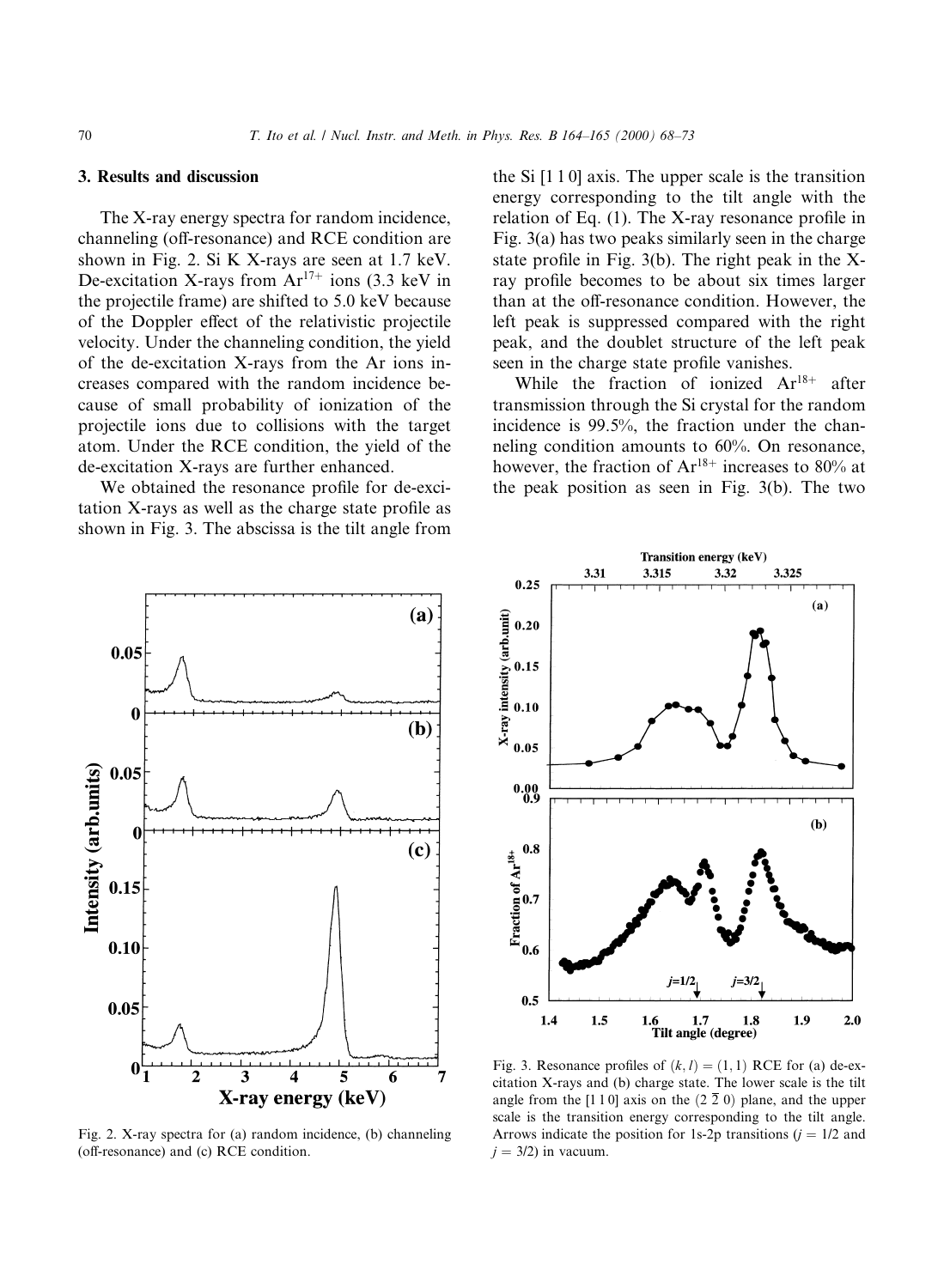peaks of the resonance profile reflect the spin-orbit split in  $n = 2$  states. Arrows indicate the 1s-2p  $(j = 1/2$  and  $j = 3/2$ ) transition energies of Ar<sup>17+</sup> in vacuum. A doublet structure of the left peak is due to Stark effect originating in the crystal field. It is noted that the doublet is clearly observed compared with the case for a  $95 \mu m$  thick Si crystal  $[10-12]$ .

The transition energy from 1s to  $n = 2$  states in the crystal field was calculated by the perturbation theory considering the Lamb shift of the 1s(1/2) and  $2s(1/2)$  states [11]. <sup>1</sup> The transition energy as a function of the distance from the channel center is shown in Fig. 4. The  $n = 2$  states are split into four levels, which are hereafter named Level 1, 2, 3 and 4 in the order of increasing the transition energy. The left peak in the resonance profile corresponds to the transition to Level 1 and 2, and the right peak corresponds to Level 3 and 4. As the ion approaches to the channel center, the transition probability of the RCE becomes smaller because of the weak perturbation from the crystal potential. The small transition probability in the vicinity of the channel plane and the wide splitting between Level 1 and 2 are responsible for the doublet formation of the left peak in the charge state profile in Fig. 3(b). Moreover, the left side of the doublet peak is slightly lower than the other peaks, which reflects the steeper slope of Level 1 seen in Fig. 4. The level split between Level 3 and 4 is so narrow that the split was not observed in this measurement.

The wave functions of Levels 1–4 are expressed as linear combinations of 2s,  $2p_x$ ,  $2p_y$  and  $2p_z$ states. The fractions of 2s,  $2p_x$ ,  $2p_y$  and  $2p_z$  in these Levels as a function of the distance from the channel center are shown in Fig. 5. Here, x-axis is defined to be perpendicular to the channel plane, and z-axis is parallel to the beam direction. While the energy eigenvalues of  $n = 2$  states are little changes by including the 2s(1/2) Lamb shift, the wave functions of Level 1 and 2 are drastically altered at the small distance from the channel



Fig. 4. Calculated transition energy from 1s to  $n = 2$  states as a function of the distance from the channel center. Four levels are named as Level 1, Level 2, Level 3 and Level 4 from the lower transition energy.

center (compare Fig. 5 with Fig. 3 of [11]). This behavior is attributed to the fact that the expected energy for  $2s(1/2)$  is lower than that for  $2p(1/2)$  at the channel center without the  $2s(1/2)$  Lamb shift because of the curvature of the crystal potential, however, it becomes higher including the Lamb shift. The dominant component in Level 1 and 2 is the 2s state, which does not decay via a single photon emission. The lifetime of an  $n = 2$  state with the large fraction of the 2s component becomes much longer, and excited ions to Level 1 and 2 do not decay in a field of view of the  $Si(Li)$ detector. This situation results in the suppression of left peak for the X-ray resonance profile. Moreover, from the fact that the channeled ions maintain the information of the initially excited state, it is considered that the transition between  $n = 2$  states by electron or nuclear impact, which tends to smear out the information of the initially excited level, does not occur so frequently.

Here, in order to discuss the evolution of the electronic states resulting from the fundamental processes under the RCE condition, several

<sup>&</sup>lt;sup>1</sup> The 2s(1/2) and 2p(1/2) Lamb shift are taken into account in the present calculation, however, the 2s(1/2) Lamb shift was not taken into account in the calculation in [11].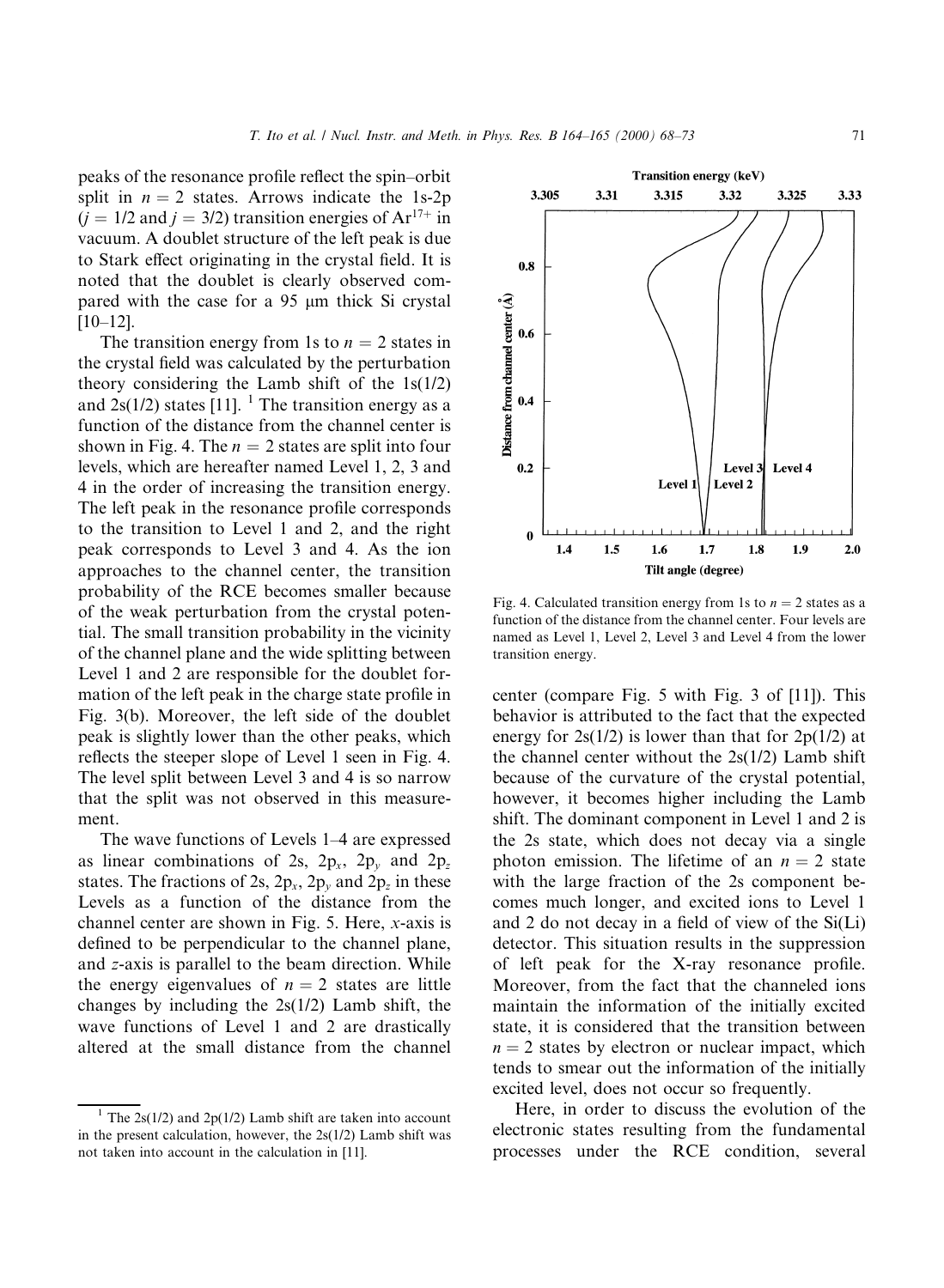

Fig. 5. Fractions of 2s,  $2p_x$ ,  $2p_y$  and  $2p_z$  components in Level 1-4 as a function of the distance from the channel center.

parameters are introduced, i.e., mean-free-paths of 2p-ionization,  $\lambda_i$  and 2p-1s de-excitation,  $\lambda_x$ . For more detailed discussion about the X-ray resonance profile, a period and a phase of the Rabioscillation of the resonant coherent excitation and de-excitation processes have to be taken into account. However, the main feature of the X-ray resonance profile can be qualitatively explained by the mean-free-paths,  $\lambda_i$  and  $\lambda_x$ . Ionization probabilities from 2p-substates, i.e.,  $2p_x$ ,  $2p_y$  and  $2p_z$  are different from each other when we consider the electron flux and density in the crystal. We,

nevertheless, assume that they are identical because the size of the  $Ar^{17+}$  ion is much smaller than the inter-planar distance of the  $(2\bar{2} 0)$  channel  $( = 1.92 \text{ Å})$ . The value of  $\lambda_i$  for the best channeled ions traveling in the channel center is estimated to be  $\sim 60$  µm from the local electron density calculated from the Moliere potential and the electron impact ionization cross section [13]. The value of  $\lambda_i$ for the channeled ions with the oscillation amplitude of 0.72 A, which is three-quarter of the dis tance between the channel center and plane, is estimated to be  $\sim$ 1.6 µm. For the channeled ions with the large oscillation amplitude, the nuclear impact contributes to the ionization to a large extent. The impact parameter dependence of ionization by nuclear impact is estimated from the experimental result of the fraction of ionized  $Ar^{18+}$ ions as a function of the energy loss  $[10-12]$ . Most of de-excitation occurs inside the Si crystal, because  $\lambda_r$  is  $\sim$ 4.6 µm [14]. It is noted that  $\lambda_r$  is independent of the distance from the channel center.

For the best channeled ions, most of excited ions to  $n = 2$  states decay with the X-ray emission, because the  $\lambda_i$  is more than ten times larger than  $\lambda_x$ . On the other hand, the  $\lambda_i$  is three times smaller than  $\lambda_x$  for channeled ions with the large oscillation amplitudes of 0.72 A. Therefore, excited ions with large oscillation amplitude are easily ionized, and the channeled ions with small oscillation amplitudes mainly contribute to the X-ray resonance profile. As the result, the doublet structure of the left peak as seen in the charge state resonance profile vanishes in the X-ray profile. In the previous experiment with a 95  $\mu$ m thick Si crystal [10– 12], the doublet structure of the left peak in the charge state profile was not clearly observed. The reason why the doublet structure is well resolved compared with the thicker crystal is also explained by this picture. The crystal thickness of 95  $\mu$ m is larger than the  $\lambda_i$  for the best channeled ions, and excited ions to  $n = 2$  state are eventually ionized even for the best channeled ions. As the result, the doublet structure did not clearly appear.

In summary, we observed the RCE through the de-excitation X-rays as well as the charge state distribution adopting a Si crystal with  $21 \mu m$ thickness. The obtained X-ray resonance profile has a different feature from the charge state